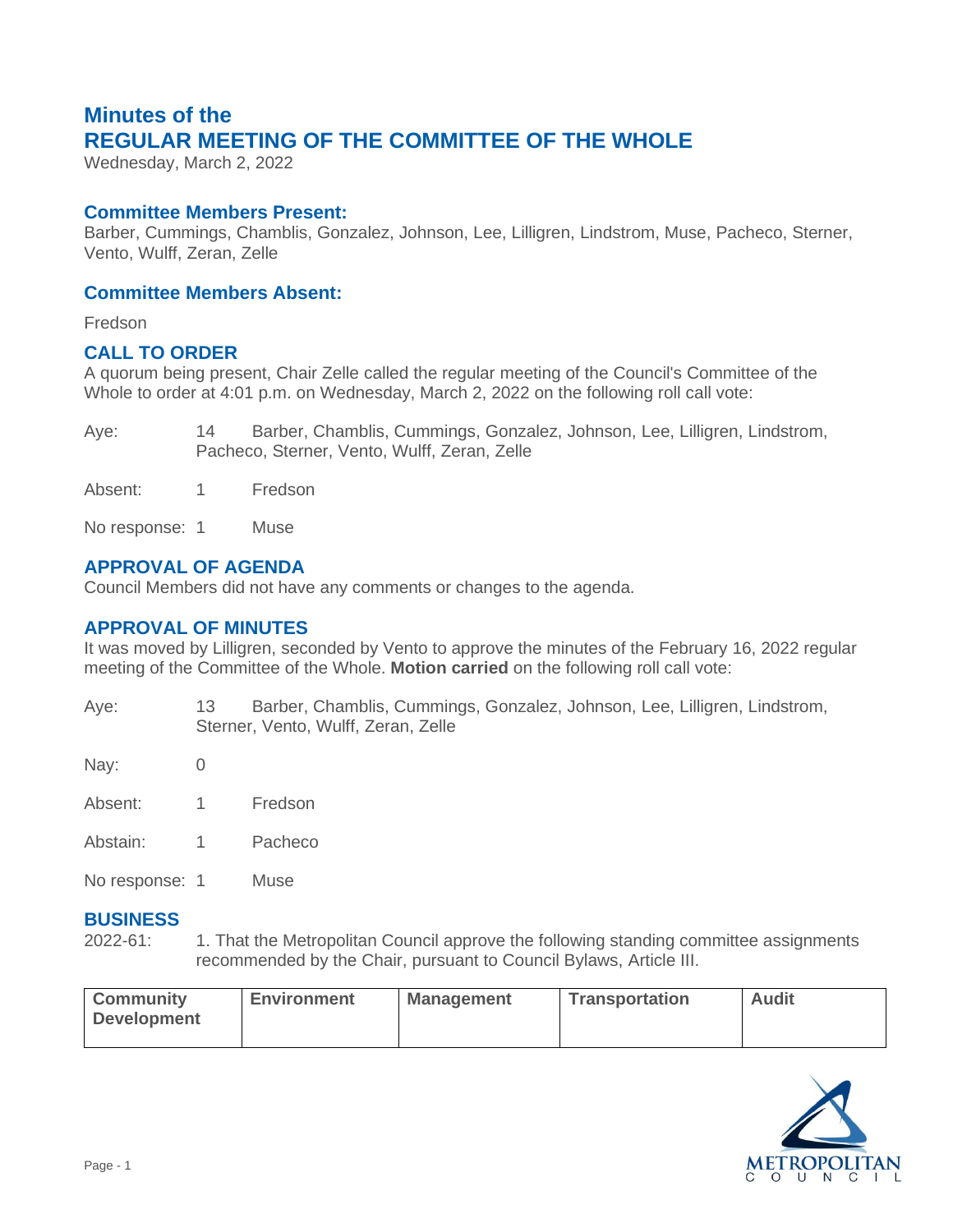| Lilligren, Chair  | Lindstrom, Chair  | Johnson, Chair          | Barber, Chair        | Lee, Chair           |
|-------------------|-------------------|-------------------------|----------------------|----------------------|
| Vento, Vice Chair | Wulff, Vice Chair | Gonzalez, Vice<br>Chair | Chamblis, Vice Chair | Vento, Vice<br>Chair |
| Cummings          | Fredson           | <b>Barber</b>           | Cummings             | <b>Barber</b>        |
| Chamblis          | Sterner           | Lilligren               | Fredson              | Vacant               |
| Johnson           | Vento             | Lee                     | Gonzalez             |                      |
| Lee               | Zeran             | Muse                    | Pacheco              |                      |
| Lindstrom         |                   | Pacheco                 | <b>Sterner</b>       |                      |
| Muse              |                   |                         | Zeran                |                      |
| Wulff             |                   |                         |                      |                      |

2. That the Metropolitan Council approve Molly Cummings as Vice Chair of the Council, pursuant to Council Bylaws, Article I.

3. That the Metropolitan Council approve the following special and advisory committees, commissions, and boards assignments, as recommended by the Chair and pursuant to Council Bylaws, Article III.

| <b>Investment Review</b><br><b>Committee</b>                                                  | <b>Equity Advisory</b><br><b>Committee</b>                                                   | <b>Land Use Advisory</b><br><b>Committee</b>                                | <b>Metropolitan Area</b><br><b>Water Supply</b><br><b>Advisory Committee</b> |
|-----------------------------------------------------------------------------------------------|----------------------------------------------------------------------------------------------|-----------------------------------------------------------------------------|------------------------------------------------------------------------------|
| Pacheco, Chair                                                                                | Gonzalez, Co-Chair                                                                           | Wulff, Chair                                                                | Wulff, Chair                                                                 |
| <b>Sterner</b>                                                                                | <b>Sterner</b>                                                                               |                                                                             |                                                                              |
|                                                                                               | Lee                                                                                          |                                                                             |                                                                              |
|                                                                                               | Pacheco                                                                                      |                                                                             |                                                                              |
|                                                                                               |                                                                                              |                                                                             |                                                                              |
| <b>Metropolitan Parks</b><br>and Open Space<br><b>Commission</b>                              | <b>Transportation</b><br><b>Accessibility</b><br><b>Advisory Committee</b>                   | <b>Transportation</b><br><b>Advisory Board</b>                              | <b>Metropolitan Airports</b><br><b>Commission</b>                            |
| Vento                                                                                         | <b>Wulff</b>                                                                                 | <b>Barber</b>                                                               | Lindstrom (ex officio)                                                       |
| <b>METRO Green Line</b><br><b>Extension Corridor</b><br><b>Management</b><br><b>Committee</b> | <b>METRO Blue Line</b><br><b>Extension Corridor</b><br><b>Management</b><br><b>Committee</b> | <b>METRO Gold Line</b><br>Corridor<br><b>Management</b><br><b>Committee</b> | <b>Southwest LRT</b><br><b>Executive Change</b><br><b>Control Board</b>      |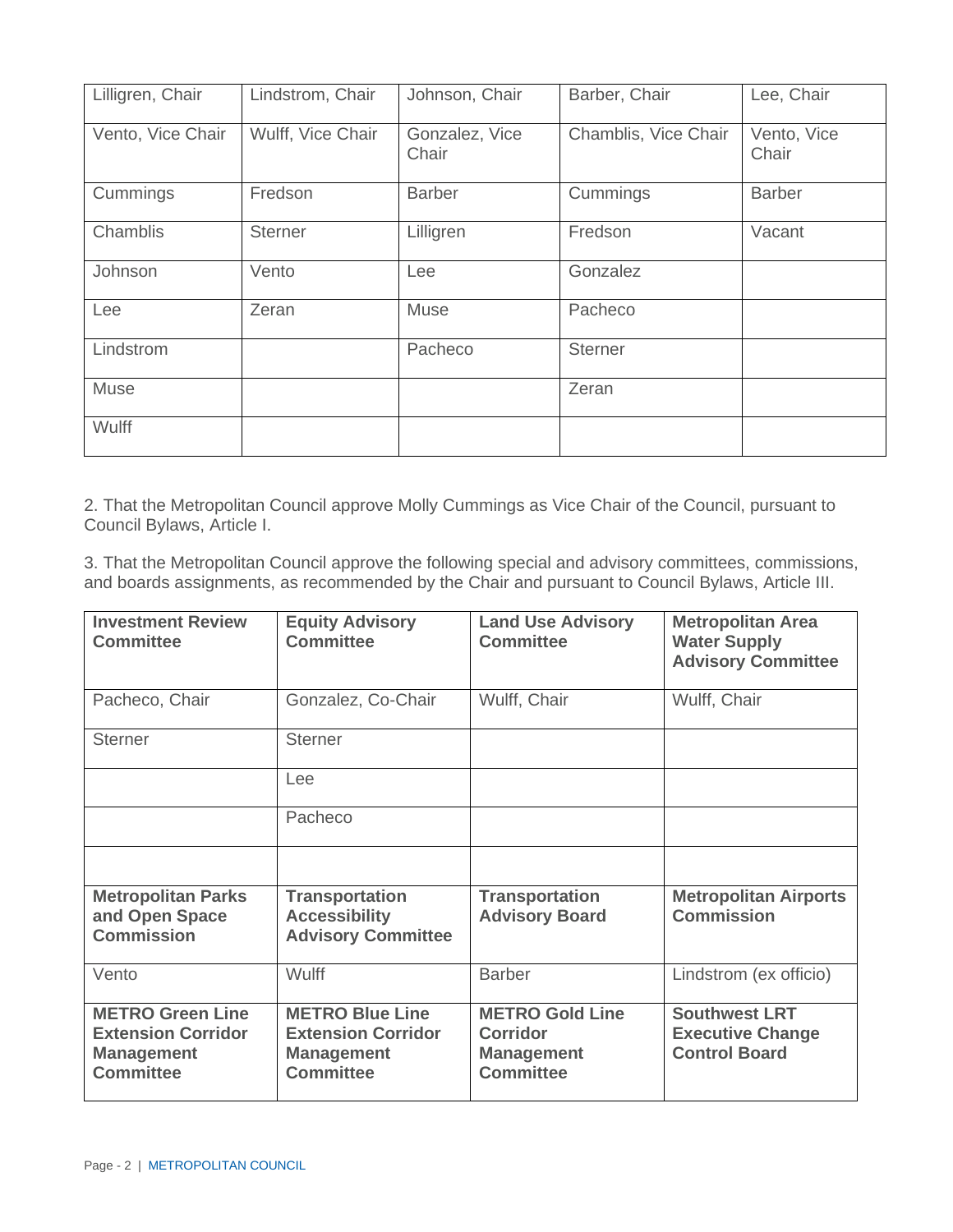| Cummings                                                                                       | Chamblis                                                                | Gonzalez                                                                   | <b>Barber</b>                                |
|------------------------------------------------------------------------------------------------|-------------------------------------------------------------------------|----------------------------------------------------------------------------|----------------------------------------------|
| Pacheco                                                                                        | Lilligren                                                               |                                                                            |                                              |
|                                                                                                | Alternate: Pacheco                                                      |                                                                            |                                              |
|                                                                                                |                                                                         |                                                                            |                                              |
| <b>METRO Gold Line</b><br><b>Community and</b><br><b>Business Advisory</b><br><b>Committee</b> | <b>Riverview Corridor</b><br><b>Policy Advisory</b><br><b>Committee</b> | <b>METRO Purple Line</b><br><b>BRT Policy Advisory</b><br><b>Committee</b> | <b>Environmental</b><br><b>Quality Board</b> |
| Lee                                                                                            | Fredson                                                                 | Vento                                                                      | Vento (ex officio)                           |
| Alt: Vento                                                                                     | Alt: Lee                                                                | Alt: Lee                                                                   |                                              |
|                                                                                                |                                                                         |                                                                            |                                              |
| <b>Urban Land Institute</b><br><b>Board</b>                                                    | <b>Olmsted Sub-cabinet</b>                                              | <b>Clean Water Council</b>                                                 | <b>Southwest LRT</b><br><b>PLACES</b>        |
| Cummings                                                                                       | Wulff                                                                   | <b>Sterner</b>                                                             | Cummings                                     |

It was moved by Cummings, seconded by Lindstrom.

Council Member Wulff made a correction to the Transportation Accessibility Advisory Committee assignment. Correction is to remove Council Member Wulff as Chair and add Council Member Sterner to serve as Chair.

Council Member Cummings moved to amend the correction, seconded by Lindstrom.

**Motion to Amend carried** on the following roll call vote:

Aye: 15 Barber, Chamblis, Cummings, Gonzalez, Johnson, Lee, Lilligren, Lindstrom, Muse, Pacheco, Sterner, Vento, Wulff, Zeran, Zelle

Nay: 0

Absent: 1 Fredson

#### **INFORMATION**

1. Comp Plan Composite: Local Planning Priorities

Angela Torres, manager of local planning assistance, provided an overview and takeaways from the comprehensive plan vision statements, goals, objects, and priorities adopted as part of local comprehensive plans. Gabriela Olvera and Angela provided an overview of the eleven common themes and priorities in the 2040 comp plans across the metro. The themes include economic